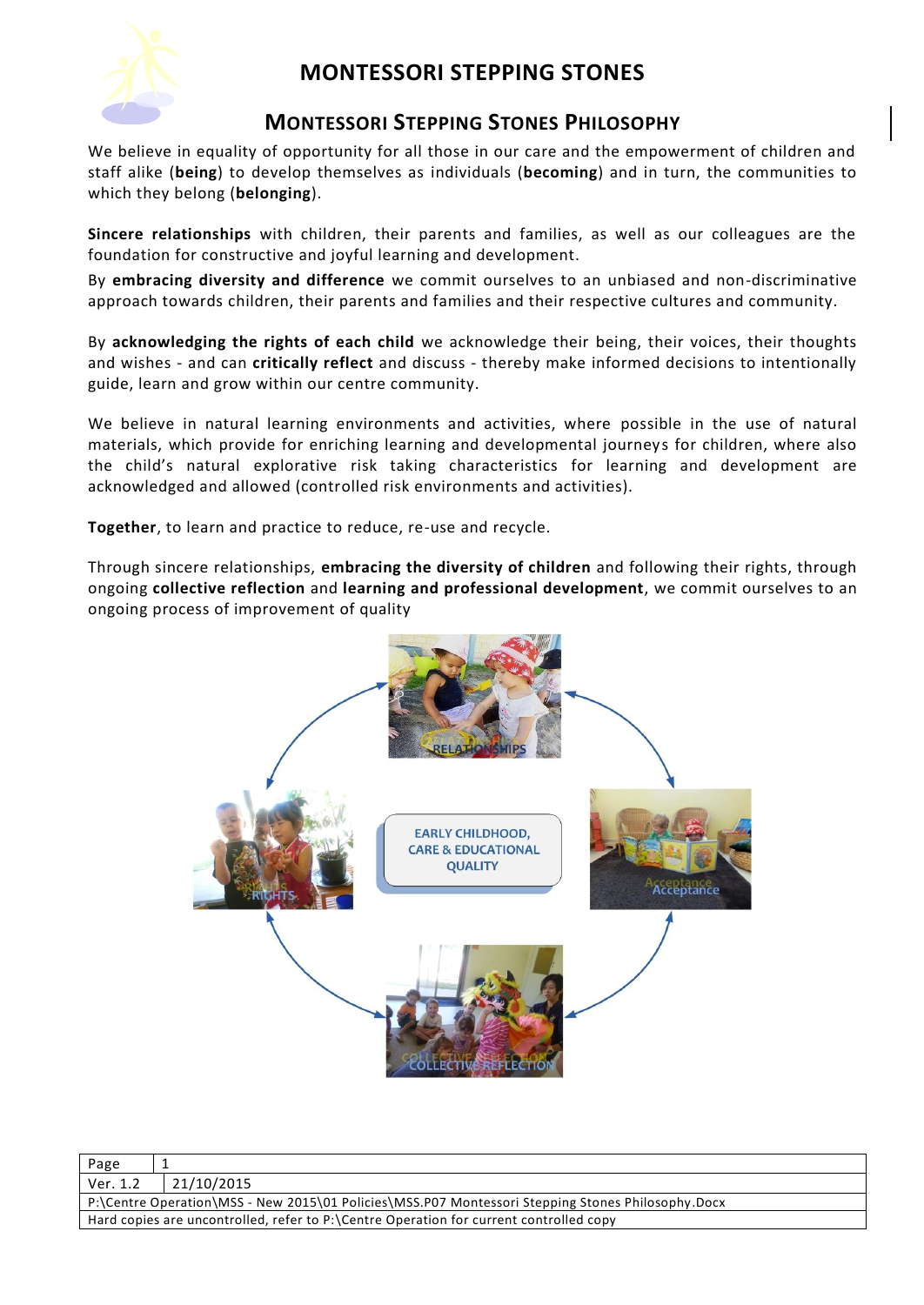

### **MONTESSORI STEPPING STONES**

#### **GENERAL DESCRIPTION**

Montessori Stepping Stones (MSS) seeks to enable children to realize their full potential, as life -long learners and as responsible citizens of their community by introducing dynamic learning experiences according to Montessori principles. Education at Montessori Stepping Stones™ is based on the principles developed by Dr Maria Montessori. At the heart of our approach is the belief that children will reach their potential by having the freedom to learn in an environment specially prepared for exploring and discovering under the careful guidance of educators.

Maria Montessori believes that play is the work of the child. It is through creative work/play with the jobs and materials as often and for as long as the child needs that true understanding and knowledge is obtained. In both the indoor and outdoor prepared environments children engage in social play in groups of diverse backgrounds. Play helps build relationships and form trust and values such as respect and inclusiveness - whilst it is naturally relaxing and fun.

At Montessori Stepping Stones we believe that care and education are inherently one – we see ourselves as guides, facilitators, navigators and explorers - participants in the child's attempts to understand and gain knowledge of the world. We are the child's educational assistants together with the environments we have prepared for them. Together with the cultural, physical social, family, community and spiritual environments - we become educators.

#### **OVERARCHING AIMS**

We endeavour to:

- $\triangleright$  Nurture and promote a community of young people who are warm and welcoming.
- Instil a belief in and respect for ethical practice, for other people and for oneself and empathy with other races, religions and cultures with particular reference to the host cultures.
- $\triangleright$  Encourage political and environmental awareness and prepare our children to become active members and leaders of local and international communities.
- $\triangleright$  Empower our children through active participation in planning and activities which rewards individual and collective achievement and which prepares for life long, independent learning.
- $\triangleright$  Provide every child with access to a caring and educational experience of the highest standard possible.
- $\triangleright$  Provide care and education that values and builds on the unique experiences of every child according to Maria Montessori's philosophy and educational approach.
- **Provide a programme to ensure breadth, balance, depth, relevance and to facilitate progression** and continuity.
- Help children develop a positive sense of self and develop self-esteem. *(continued on next page)*
- $\triangleright$  Encourage and value individual creativity and achievement.
- $\triangleright$  Help children reach a high level of proficiency in language in order to facilitate cross-cultural interaction and to contribute to peaceful conflict resolution.
- **Provide a basis of mathematical, scientific and technical knowledge enabling young people to** learn the essential skills needed in a fast changing world.
- $\triangleright$  To achieve enjoyment of ongoing learning, development and independence.

| Page                                                                                              |            |  |
|---------------------------------------------------------------------------------------------------|------------|--|
| Ver. 1.2                                                                                          | 21/10/2015 |  |
| P:\Centre Operation\MSS - New 2015\01 Policies\MSS.P07 Montessori Stepping Stones Philosophy.Docx |            |  |
| Hard copies are uncontrolled, refer to P:\Centre Operation for current controlled copy            |            |  |